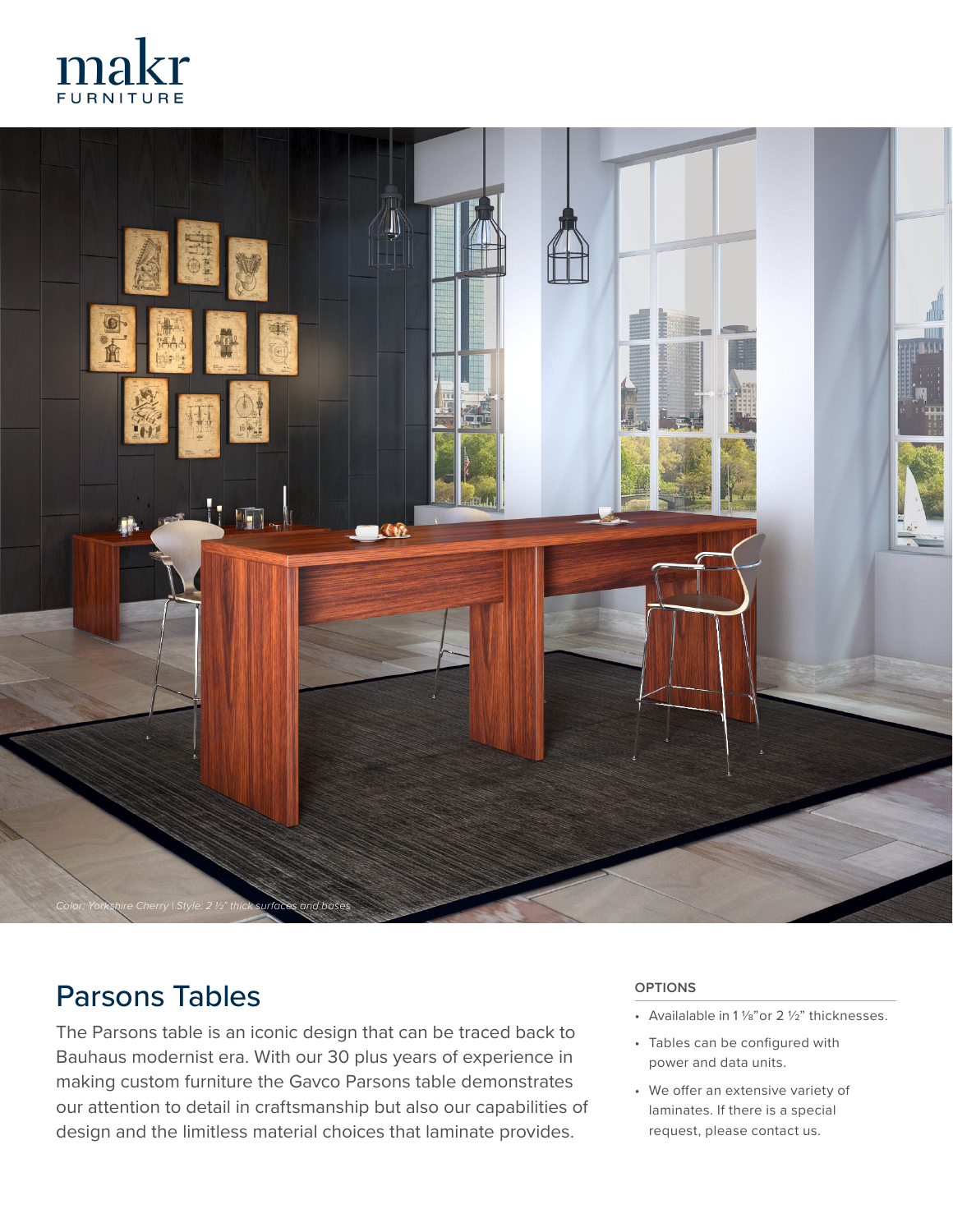## Parsons Table 1<sup>1/8</sup>" Thick

| <b>Model Number</b> | Depth | Width | Height | <b>Cost HPL</b> |
|---------------------|-------|-------|--------|-----------------|
| PAR1-2060-30        | 20    | 60    | 30     | \$3450          |
| PAR1-2072-30        | 20    | 72    | 30     | \$3535          |
| PAR1-2084-30        | 20    | 84    | 30     | \$3785          |
| PAR1-2096-30        | 20    | 96    | 30     | \$4130          |
| PAR1-20108-30       | 20    | 108   | 30     | \$4380          |
| PAR1-20119-30       | 20    | 119   | 30     | \$4645          |
| PAR1-2460-30        | 24    | 60    | 30     | \$3480          |
| PAR1-2472-30        | 24    | 72    | 30     | \$3585          |
| PAR1-2484-30        | 24    | 84    | 30     | \$3940          |
| PAR1-2496-30        | 24    | 96    | 30     | \$4195          |
| PAR1-24108-30       | 24    | 108   | 30     | \$4440          |
| PAR1-24119-30       | 24    | 119   | 30     | \$4825          |
| PAR1-3060-30        | 30    | 60    | 30     | \$3700          |
| PAR1-3072-30        | 30    | 72    | 30     | \$4130          |
| PAR1-3084-30        | 30    | 84    | 30     | \$4265          |
| PAR1-3096-30        | 30    | 96    | 30     | \$4515          |
| PAR1-30108-30       | 30    | 108   | 30     | \$4765          |
| PAR1-30119-30       | 30    | 119   | 30     | \$5255          |
| PAR1-3660-30        | 36    | 60    | 30     | \$4780          |
| PAR1-3672-30        | 36    | 72    | 30     | \$5260          |
| PAR1-3684-30        | 36    | 84    | 30     | \$5690          |
| PAR1-3696-30        | 36    | 96    | 30     | \$6115          |
| PAR1-36108-30       | 36    | 108   | 30     | \$6550          |
| PAR1-36119-30       | 36    | 119   | 30     | \$6805          |
| PAR1-4260-30        | 42    | 60    | 30     | \$5320          |
| PAR1-4272-30        | 42    | 72    | 30     | \$5820          |
| PAR1-4284-30        | 42    | 84    | 30     | \$6070          |
| PAR1-4296-30        | 42    | 96    | 30     | \$6785          |
| PAR1-42108-30       | 42    | 108   | 30     | \$7290          |
| PAR1-42119-30       | 42    | 119   | 30     | \$7585          |
| PAR1-2060-36        | 20    | 60    | 36     | \$3505          |
| PAR1-2072-36        | 20    | 72    | 36     | \$3605          |
| PAR1-2084-36        | 20    | 84    | 36     | \$3845          |
| PAR1-2096-36        | 20    | 96    | 36     | \$4200          |
| PAR1-20108-36       | 20    | 108   | 36     | \$4435          |
| PAR1-20119-36       | 20    | 119   | 36     | \$4705          |
| PAR1-2460-36        | 24    | 60    | 36     | \$3530          |
| PAR1-2472-36        | 24    | 72    | 36     | \$3640          |
| PAR1-2484-36        | 24    | 84    | 36     | \$4000          |
| PAR1-2496-36        | 24    | 96    | 36     | \$4255          |
| PAR1-24108-36       | 24    | 108   | 36     | \$4510          |
| PAR1-24119-36       | 24    | 119   | 36     | \$4885          |
| PAR1-3060-36        | 30    | 60    | 36     | \$3770          |
| PAR1-3072-36        | 30    | 72    | 36     | \$4195          |
| PAR1-3084-36        | 30    | 84    | 36     | \$4335          |
| PAR1-3096-36        | 30    | 96    | 36     | \$4575          |
| PAR1-30108-36       | 30    | 108   | 36     | \$4825          |
| PAR1-30119-36       | 30    | 119   | 36     | \$5320          |
| PAR1-3660-36        | 36    | 60    | 36     | \$4840          |
| PAR1-3672-36        | 36    | 72    | 36     | \$5320          |
| PAR1-3684-36        | 36    | 84    | 36     | \$5755          |
| PAR1-3696-36        | 36    | 96    | 36     | \$6185          |
| PAR1-36108-36       | 36    | 108   | 36     | \$6615          |



| <b>Model Number</b>                                                                                                                | Depth | Width                                                                                                 | Height | <b>Cost HPL</b> |  |
|------------------------------------------------------------------------------------------------------------------------------------|-------|-------------------------------------------------------------------------------------------------------|--------|-----------------|--|
| PAR1-36119-36                                                                                                                      | 36    | 119                                                                                                   | 36     | \$6865          |  |
| PAR1-4260-36                                                                                                                       | 42    | 60                                                                                                    | 36     | \$5380          |  |
| PAR1-4272-36                                                                                                                       | 42    | 72                                                                                                    | 36     | \$5880          |  |
| PAR1-4284-36                                                                                                                       | 42    | 84                                                                                                    | 36     | \$6125          |  |
| PAR1-4296-36                                                                                                                       | 42    | 96                                                                                                    | 36     | \$6850          |  |
| PAR1-42108-36                                                                                                                      | 42    | 108                                                                                                   | 36     | \$7350          |  |
| PAR1-42119-36                                                                                                                      | 42    | 119                                                                                                   | 36     | \$7645          |  |
| PAR1-2060-42                                                                                                                       | 20    | 60                                                                                                    | 42     | \$3505          |  |
| PAR1-2072-42                                                                                                                       | 20    | 72                                                                                                    | 42     | \$3605          |  |
| PAR1-2084-42                                                                                                                       | 20    | 84                                                                                                    | 42     | \$3845          |  |
| PAR1-2096-42                                                                                                                       | 20    | 96                                                                                                    | 42     | \$4200          |  |
| PAR1-20108-42                                                                                                                      | 20    | 108                                                                                                   | 42     | \$4435          |  |
| PAR1-20119-42                                                                                                                      | 20    | 119                                                                                                   | 42     | \$4705          |  |
| PAR1-2460-42                                                                                                                       | 24    | 60                                                                                                    | 42     | \$3530          |  |
| PAR1-2472-42                                                                                                                       | 24    | 72                                                                                                    | 42     | \$3640          |  |
| PAR1-2484-42                                                                                                                       | 24    | 84                                                                                                    | 42     | \$4000          |  |
| PAR1-2496-42                                                                                                                       | 24    | 96                                                                                                    | 42     | \$4255          |  |
| PAR1-24108-42                                                                                                                      | 24    | 108                                                                                                   | 42     | \$4510          |  |
| PAR1-24119-42                                                                                                                      | 24    | 119                                                                                                   | 42     | \$4885          |  |
| PAR1-3060-42                                                                                                                       | 30    | 60                                                                                                    | 42     | \$3770          |  |
| PAR1-3072-42                                                                                                                       | 30    | 72                                                                                                    | 42     | \$4195          |  |
| PAR1-3084-42                                                                                                                       | 30    | 84                                                                                                    | 42     | \$4335          |  |
| PAR1-3096-42                                                                                                                       | 30    | 96                                                                                                    | 42     | \$4575          |  |
| PAR1-30108-42                                                                                                                      | 30    | 108                                                                                                   | 42     | \$4825          |  |
| PAR1-30119-42                                                                                                                      | 30    | 119                                                                                                   | 42     | \$5320          |  |
| PAR1-3660-42                                                                                                                       | 36    | 60                                                                                                    | 42     | \$4840          |  |
| PAR1-3672-42                                                                                                                       | 36    | 72                                                                                                    | 42     | \$5320          |  |
| PAR1-3684-42                                                                                                                       | 36    | 84                                                                                                    | 42     | \$5755          |  |
| PAR1-3696-42                                                                                                                       | 36    | 96                                                                                                    | 42     | \$6185          |  |
| PAR1-36108-42                                                                                                                      | 36    | 108                                                                                                   | 42     | \$6615          |  |
| PAR1-36119-42                                                                                                                      | 36    | 119                                                                                                   | 42     | \$6865          |  |
| PAR1-4260-42                                                                                                                       | 42    | 60                                                                                                    | 42     | \$5380          |  |
| PAR1-4272-42                                                                                                                       | 42    | 72                                                                                                    | 42     | \$5880          |  |
| PAR1-4284-42                                                                                                                       | 42    | 84                                                                                                    | 42     | \$6125          |  |
| PAR1-4296-42                                                                                                                       | 42    | 96                                                                                                    | 42     | \$6850          |  |
| PAR1-42108-42                                                                                                                      | 42    | 108                                                                                                   | 42     | \$7350          |  |
| PAR1-42119-42                                                                                                                      | 42    | 119                                                                                                   | 42     | \$7645          |  |
| <b>Notes</b>                                                                                                                       |       |                                                                                                       |        |                 |  |
| For 1 1/ <sub>8</sub> " surfaces:<br>· Includes 11/s" thick 8" high<br>stretchers for support<br>• Tables can be sent knocked down |       | For 2 1/2" surfaces:<br>• Reinforced with steel to<br>prevent sagging<br>· Tables are fully assembled |        |                 |  |

| <b>OPTIONS</b> |            |                    |           |
|----------------|------------|--------------------|-----------|
| Data cut outs  | add \$275  | 2 power points     | add \$764 |
| Flip up doors  | add \$1508 | 2 power and 2 data | add \$804 |